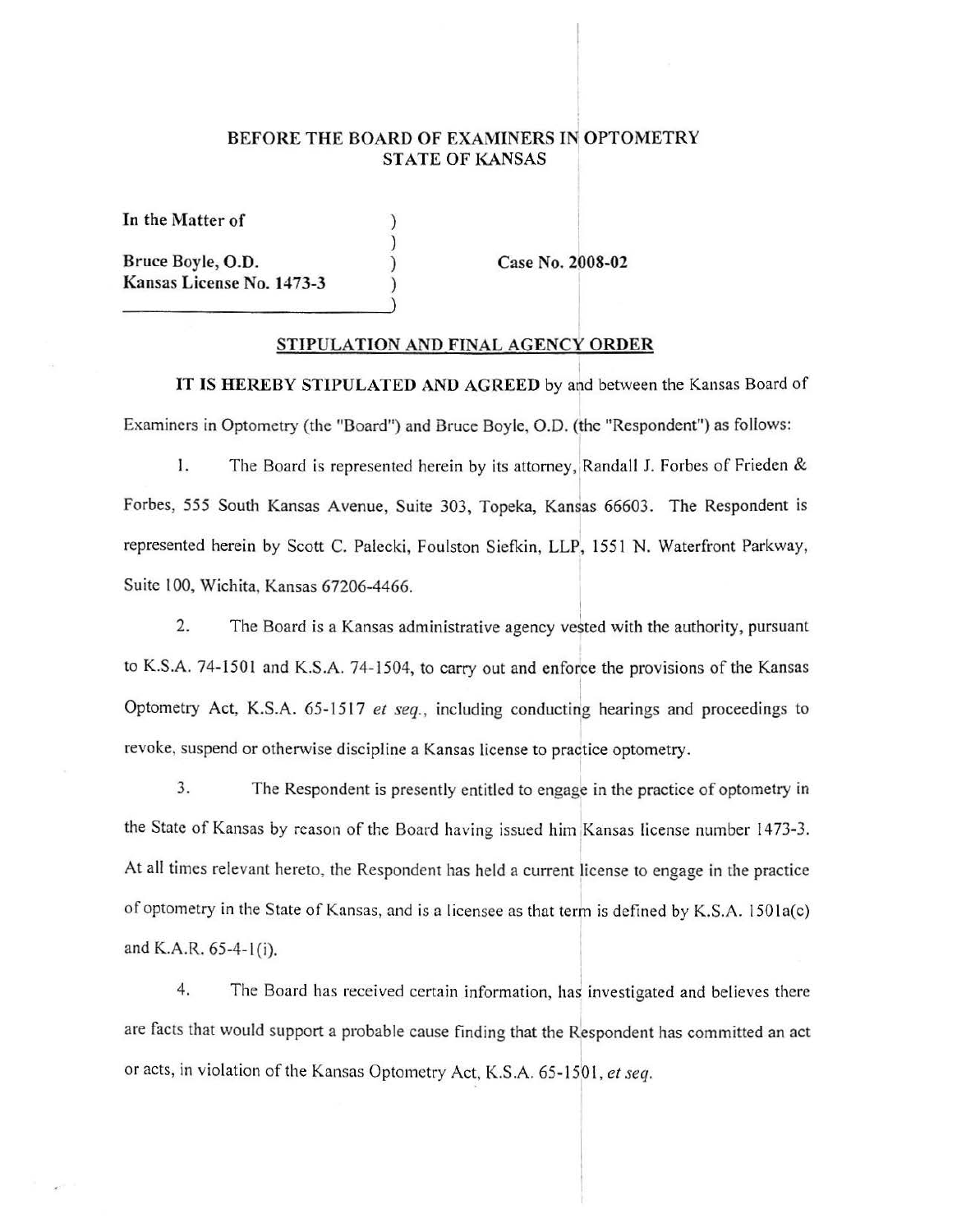5. Respondent hereby admits and waives any further proof in this or any other proceeding before or initiated by the Board:

a. That he violated the Board's regulations by maintaining a practice location that implies that an unlicensed person is engaged in or maintains an office for the practice of optometry.

b. That he violated the Board 's regulations by maintaining a practice location that implies that his practice was carried on as part of or in association with the business enterprise of an unlicensed person.

c. That he used or authorized advertising that indicated and implied that the Respondent engaged in and maintained an office for the practice of optometry as part of or in association with the business or operation of an unlicensed person or entity.

d. That he failed to keep his advertising separate and distinct from I advertising of unlicensed persons as required by K.A.R. 65-11-3.

6. The Board hereby finds and concludes that Respondent's conduct, as I described above, may constitute violations of K.A.R.  $65-10-1(c)(1)$  and (2), K.A.R.  $65-11-$ 2(g), K.A.R. 65-11-32 and may be grounds for disciplinary action in the State of Kansas, pursuant to K.S.A. 65-1517(c) and (I).

7. The Board hereby finds and the Respondent hereby agrees that the following I disposition is just and appropriate under the circumstances:

> A. FINE. Respondent hereby agrees and consents to the Board entering an order requiring that the Respondent to pay to the Board an administrative fine in the amount of One Thousand Dollars  $(\$1,000.00)$ . The fine shall be paid in five equal monthly payments beginning no later than six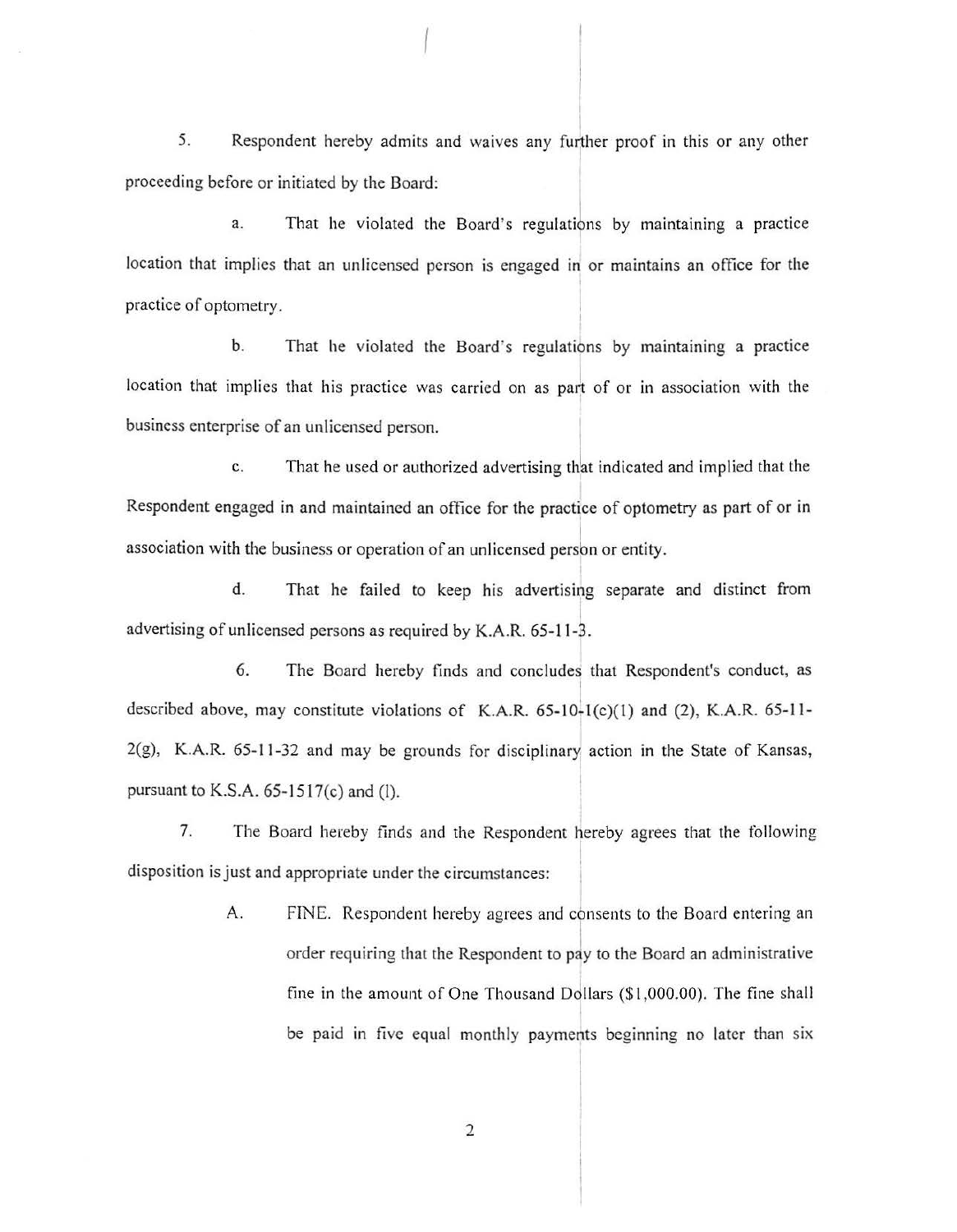months from the effective date of the order contemplated hereby and continuing on the same day each month ihereafter until paid in full. I

- B. OTHER REQUIREMENTS. Respondent hereby acknowledges and agrees that as a condition of this Stipulation and Final Agency Order, he must:
	- 1. Comply fully with this Stipulation and Final Agency Order; and
	- ii. Comply fully with the Kansas Optometry Act, the Board's rules and regulations and all state and federal laws relating to Kansas optometrists.

8. Respondent hereby agrees that all information in the possession of the Board's Investigation Member, its staff, its investigators and its attorney regarding the investigation, which led to this disciplinary action, and all information discovered during the pendency of the I disciplinary action may be disclosed to and considered by the Board as part of the presentation and consideration of the proposal of settlement in the form of this Stipulation and Final Agency Order and the Final Order provided for herein, with or withou the presence of the Respondent or his attorney. In the event that this Stipulation and Final Agency Order and the Final Order provided for herein are not accepted and approved by the Board, the Respondent further waives any objection to the Board members' consideration of this Stipulation and Final Agency Order I or the information mentioned in the preceding sentence and further agrees to waive any claim of due process violation or the right to seek the disqualification of any Board member as a result of the Board member's consideration of said document and information.

I The stipulations contained herein shall not become binding until this Stipulation 9. and Final Agency Action is approved by the Board and the Final Order provided for herein is entered by the Board. The Respondent acknowledges that the approval of the Board's attorney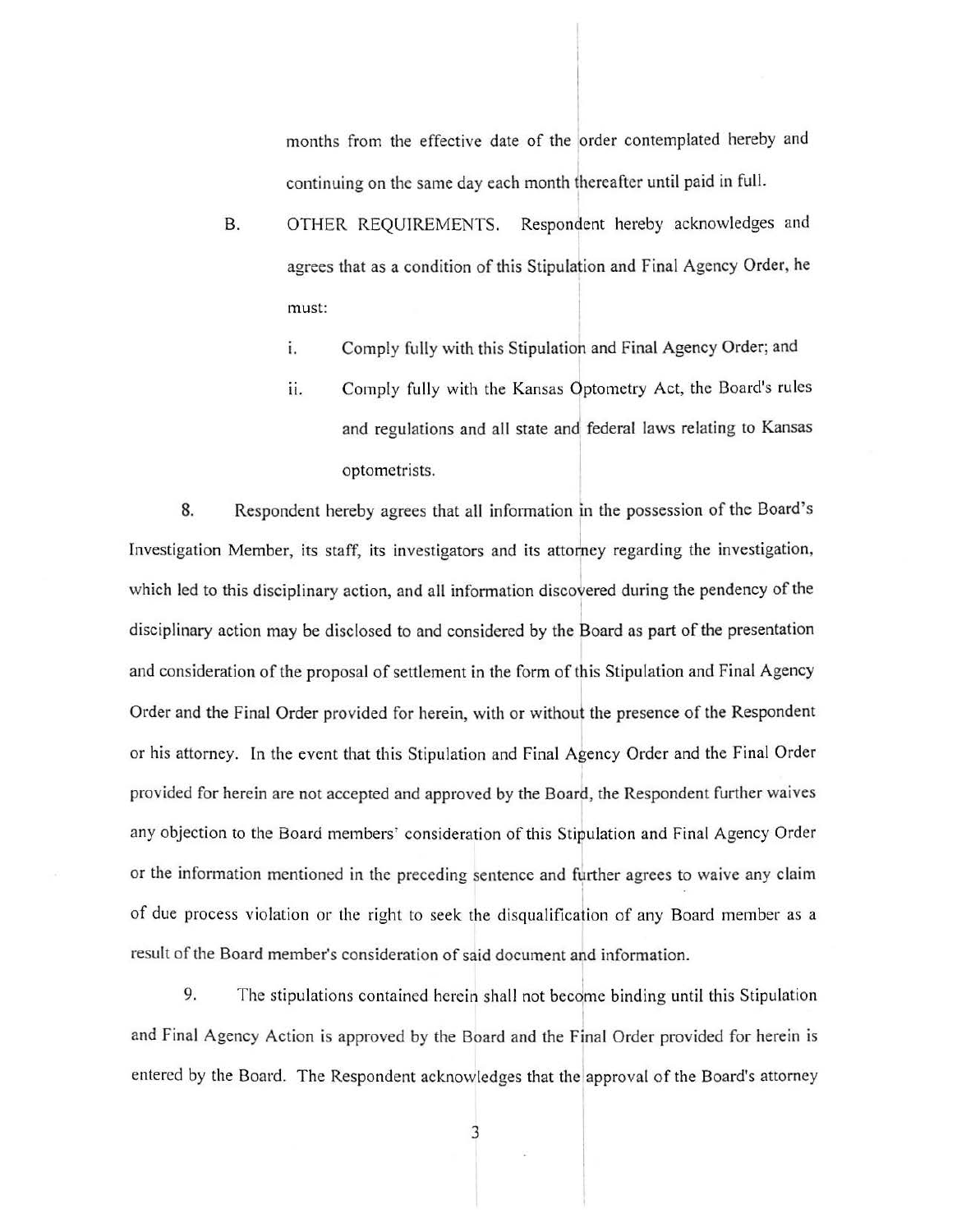shall not constitute the approval of the Board or bind the Board to approve this Stipulation and I Final Agency Action or the Final Order provided for herein.

10. The Respondent agrees that this Stipulation and Final Agency Order is in conformance with Kansas and federal law and the Board has jurisdiction to enter into it and enter the Final Order provided for herein. The Respondent further agrees that the Kansas Optometry Act, K.S.A. 65-1501, et seq., is constitutional on its face and as applied in this case.

11. This stipulation constitutes the entire agreement of the parties and may only be modified by a subsequent writing signed by them. The agreement shall be interpreted in I accordance with the laws of the State of Kansas.

12. The Respondent acknowledges that he has the following rights: ;

- A. To have formal notice of charges served *upon* him;
- B. To file a response to the charges;
- I C. To have notice of and participate in a formal adjudicative hearing with the I Board making specific findings of facts arid conclusions of law based only i upon evidence admitted at such hearing. !

 $\mathbf{1}$ 

I

D. To take advantage of all applicable provisions of the Kansas I Administrative Procedures Act and the Act For Judicial Review and Civil Enforcement of Agency Action.

13. The Respondent freely waives these foregoing rights and acknowledges that the said waiver is made voluntarily and in consideration of the Board's limiting the disciplinary I action taken against him to those provided for herein. The Respondent further waives the right to seek reconsideration or appeal or otherwise contest this Stipulation and Final Agency Order and the Final Order provided for herein.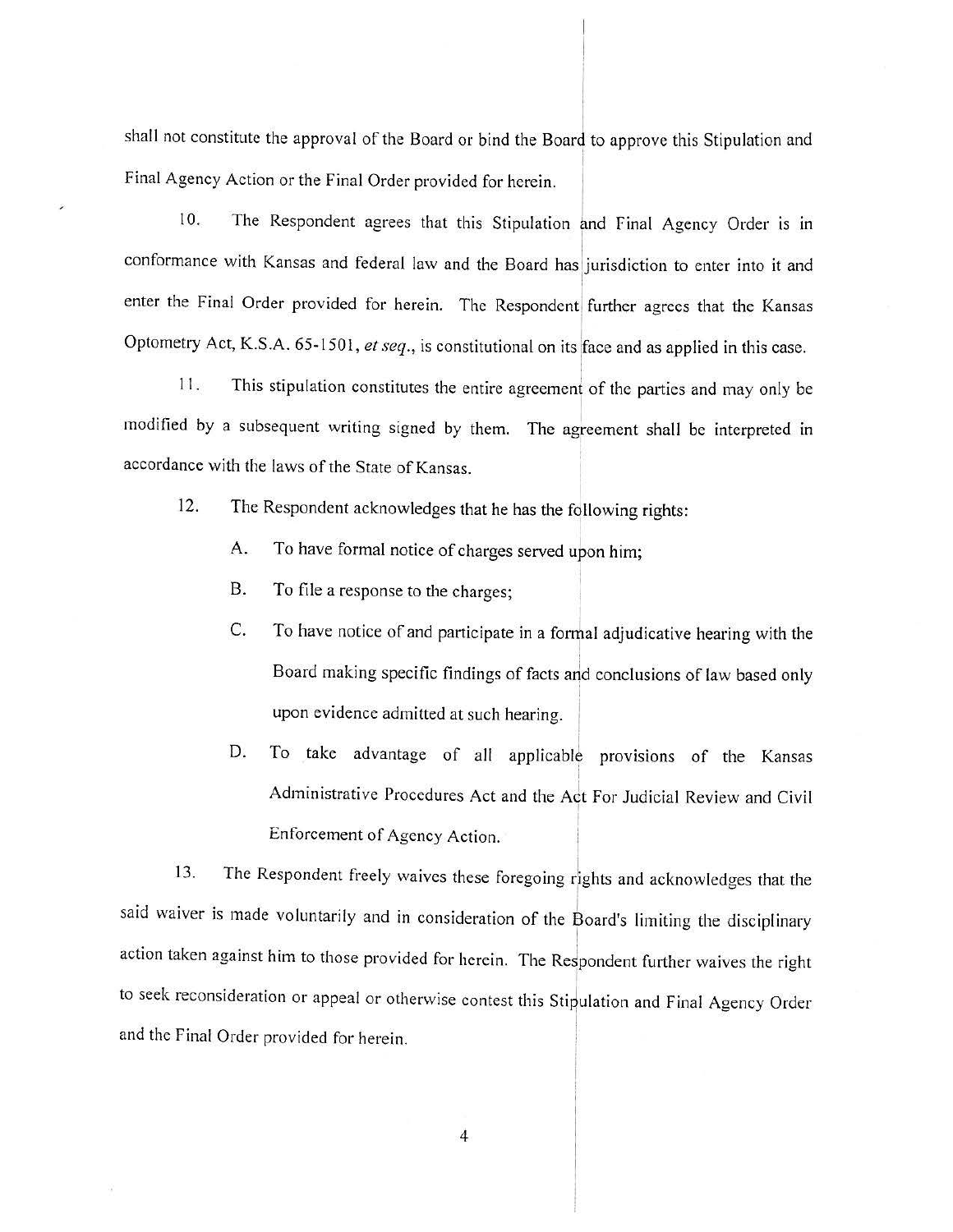L4. The Respondent acknowledges that he enters into this Stipulation and Final Agency Order freely and voluntarily after consultation with counsel of his choosing or after having had the opportunity to do so. The Respondent further acknowledges that he has read this Stipulation and Final Agency order in its entirety, that he understands its legal consequences and that he agrees that none of its terms are unconscionable, arbitrary or capricious.

15. Time is of the essence to this Stipulation and Final Agency Order. Respondent acknowledges and agrees that any violation of this Stipulation and Final Agency Order shall I constitute a willful violation of a lawful Board order and grounds for further disciplinary action against him. The pendency of any disciplinary action arising out of an alleged violation of this Stipulation and Final Agency Order shall not affect the obligation of Respondent to comply with all terms and conditions of this Stipulation and Final Agency Order. I

16. This Stipulation and Final Agency Order constitutes the entire and final agreement of the parties. In the event any provision of this Stipulation and Final Agency Order is deemed invalid or unenforceable by a court of competent jurisdiction, it shall be severed and the remaining provisions of this Stipulation and Final Agency! Order shall be given full force and effect.

17. Upon execution by all parties, this Stipulation and Final Agency Order shall be a public record in the custody of the Board.

18. This Stipulation and Final Agency Order shall become effective on the day it is I approved, accepted and made an order of the Board by way of signature of the Board's authorized representative.

19. The Respondent acknowledges that he has beeh advised by the Board that he would have the right within 15 days after service of the Final Order provided for herein to file a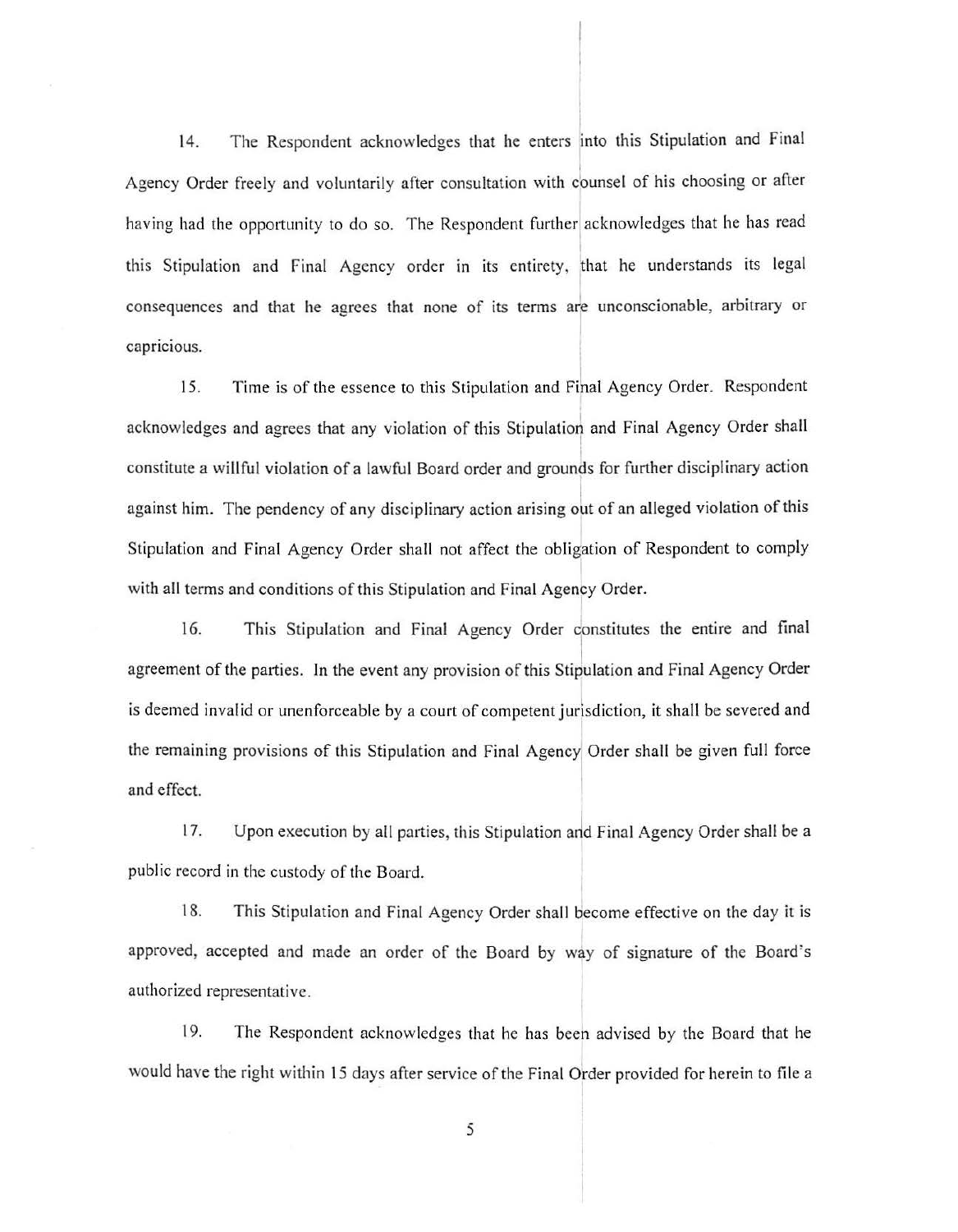petition for reconsideration with the Board and the right within 30 days after service of the Final Order provided for herein to file a petition for judicial review in the District Court of ' Shawnee County, Kansas, in accordance with the Kansas Act for Judicial Review and Civil Enforcement of Agency Actions, K.S.A. 77-60 l, *et seq.,* and to serve such a petition for judicial review on the Kansas Board of Examiners in Optometry by serving Penny Bowie, Executive Officer at 3109 West 6<sup>th</sup> Street, Suite B, Lawrence, Kansas 66049. The Respondent hereby waives those rights.

AGREED AND ACCEPTED BY:

v)

 $-9 - 09$ Date

APPROVED BY:

PPROVED BY:<br>
COLOGY:<br>
COLOGY C. Palecki<br>
COLLSTON SIFFKIN LLP

Scott C. Palecki # FOULSTON SIEFKIN LLP 1551 N. Waterfront Parkway, Suite 100 Wichita, Kansas 67206-4466 (316) 291-9578 Attorney for Respondent

Date

I I

APPROVED BY: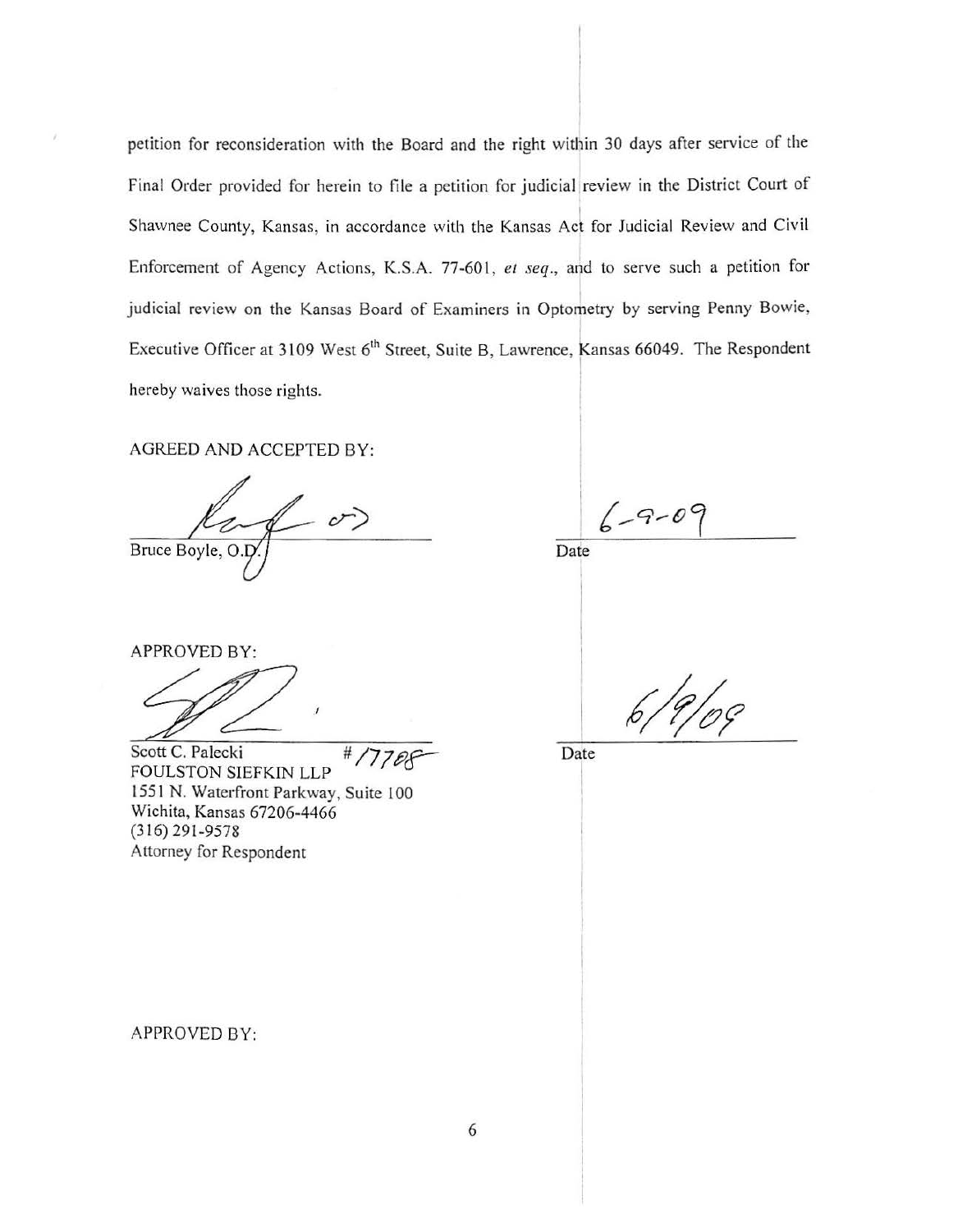$8.28.09$ 

Date

Randall J. Forbes, P.A. #09089 FRIEDEN, HAYNES & FORBES 555 S. Kansas Avenue, Suite 303 Topeka, KS 66603 (785) 232-7266 Attorney for Kansas Board of Examiners In Optometry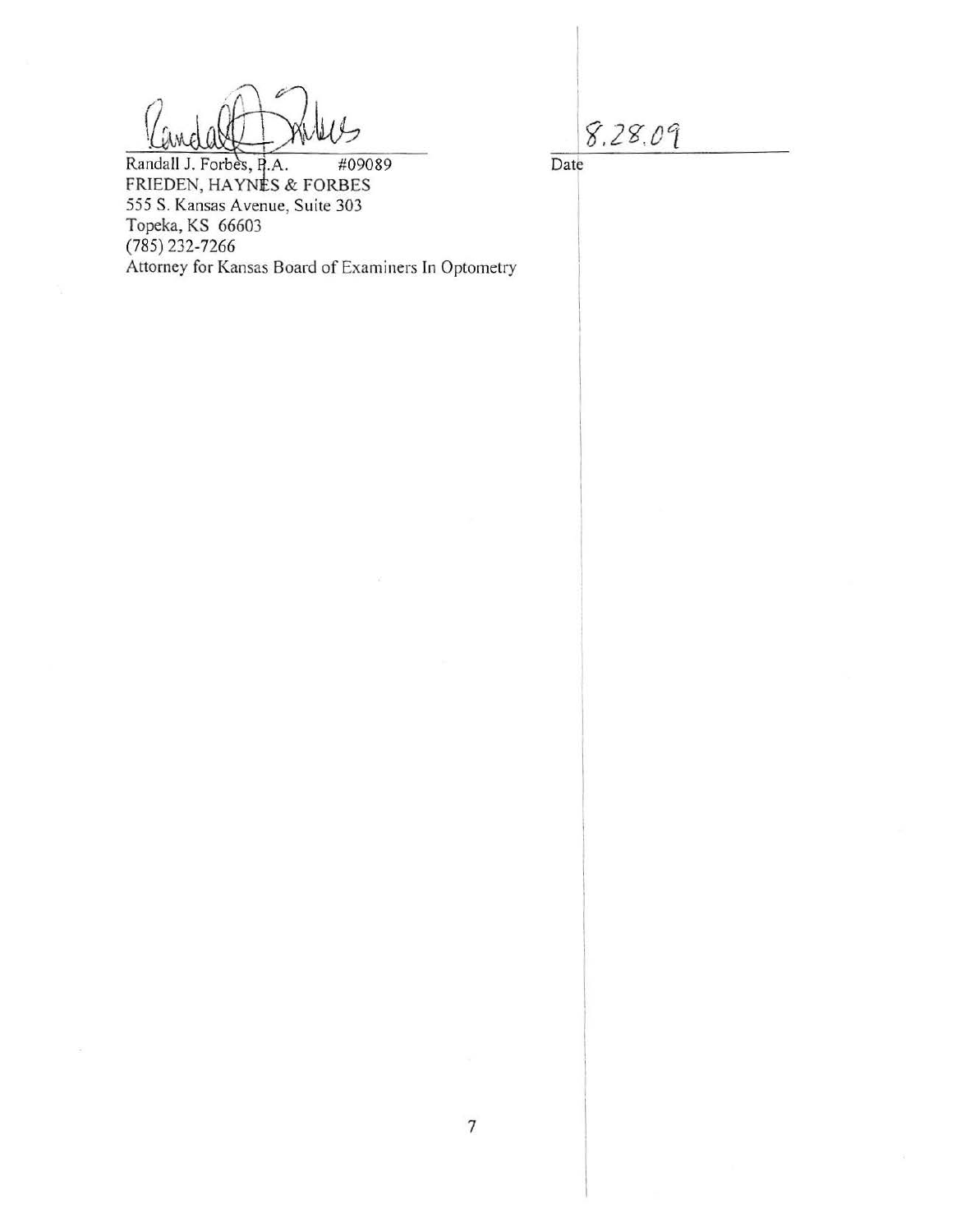# **BEFORE THE BOARD OF EXAMINERS** Ir **OPTOMETRY STATE OF KANSAS**

) ) ) )

**In the Matter of** 

**Bruce Boyle, 0 .D. Kansas License No. 1473-3**  **Case No. 2008-02** 

# **FINAL ORDER**

Upon motion duly made, seconded and passed, the Kansas Board of Examiners in I Optometry (the "Board") hereby approves and accepts the within Stipulation and Final Agency Order and incorporates the provisions thereof as the Final Order of the Board.

2009 ENTERED AND EFFECTIVE this the  $15^{r}$ <sup>t</sup>day of  $\mathcal{O}_c$   $\mathcal{L}_c$  r 2008.

### **KANSAS BOARD OF EXAMINERS IN OPTOMETRY**

By:  $\frac{1}{\frac{1}{\frac{1}{\frac{1}{\frac{1}{\sqrt{1}}}}\frac{1}{\sqrt{1+\frac{1}{\sqrt{1+\frac{1}{\sqrt{1+\frac{1}{\sqrt{1+\frac{1}{\sqrt{1+\frac{1}{\sqrt{1+\frac{1}{\sqrt{1+\frac{1}{\sqrt{1+\frac{1}{\sqrt{1+\frac{1}{\sqrt{1+\frac{1}{\sqrt{1+\frac{1}{\sqrt{1+\frac{1}{\sqrt{1+\frac{1}{\sqrt{1+\frac{1}{\sqrt{1+\frac{1}{\sqrt{1+\frac{1}{\sqrt{1+\frac{1}{\sqrt{1+\frac{1}{\sqrt{1+\frac{1}{\sqrt{1+\frac{1}{$ 

|           | Douglas Ayre, ( |
|-----------|-----------------|
| President |                 |